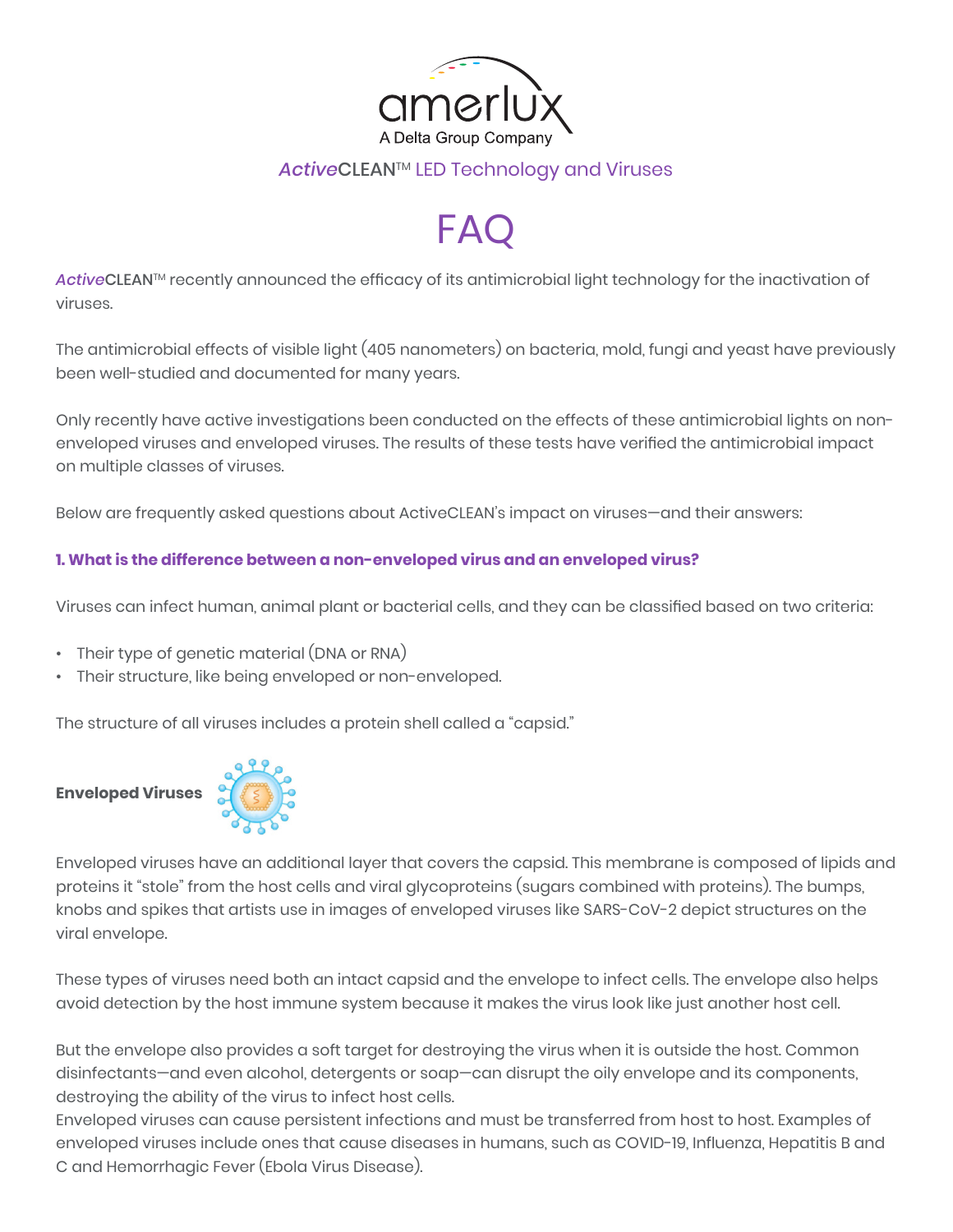#### **Non-enveloped Viruses**



Non-enveloped viruses do not have a lipid covering, but their effects on humans can be just as devastating. These "naked" viruses only need their protein-based capsid and host detector proteins to infect host cells. However, because they lack a lipid envelope, they are more resistant to many disinfectants and other stresses like drying out or heat exposure.

Examples of non-enveloped viruses include types that can cause dysentery (Norovirus), common colds (Rhinovirus) and Polio (Poliovirus).

## **2. What tests were performed that indicate 405nm visible light can inactivate viruses?**

Performed through a certified third-party testing lab, ActiveCLEAN's first studies were done using nonenveloped viruses.

Non-enveloped viruses were chosen for the first studies primarily because these viruses are harder to destroy or inactivate than enveloped viruses. Enveloped viruses have a membrane in addition to the protein coat. This membrane is relatively fragile and can more easily be disrupted to inactivate this class of virus.

Recent studies performed by several independent labs and institutions have shown that light in the 405-nanometer region was able to inactivate enveloped viruses in simple salt solutions with no additives. These results converge to demonstrate efficacy, in various testing conditions, on both enveloped and nonenveloped viruses. This will also encourage more research to enhance the understanding of the effects of 405-nanometer light on viral components.

## **3. What were the results of** *Active*CLEAN**'s third-party tests?**

*Active*CLEAN's testing, performed by a third-party independent testing laboratory in Microchem, Texas, was conducted using MS2, which is a non-enveloped virus.

After six hours dried from a standard saline solution, over a 3.82 log reduction (99.985%) was achieved. After six hours dried from artificial saliva, a 2.23 log reduction (99.41%) was achieved. This testing was conducted at 2 mW/cm2, as a starting point. This would represent a generally higher light level than what would be expected in an overhead room application.

However, the benchtop test unit used was designed to adjust luminosity to replicate various room lighting conditions, as testing protocols expand to continue to test various conditions and intensities. Additionally, external third-party research labs have pre-published viral efficacy data on 405-nanometer wavelengths at lower intensities, similar to an expected overhead room environment.

## **4. How does 405nm light kill/inactivate viruses?**

Based on currently available research literature, it is suggested that 405-nanometer light can destabilize the membrane of enveloped viruses and to a lesser extent the protein coat of non-enveloped viruses (though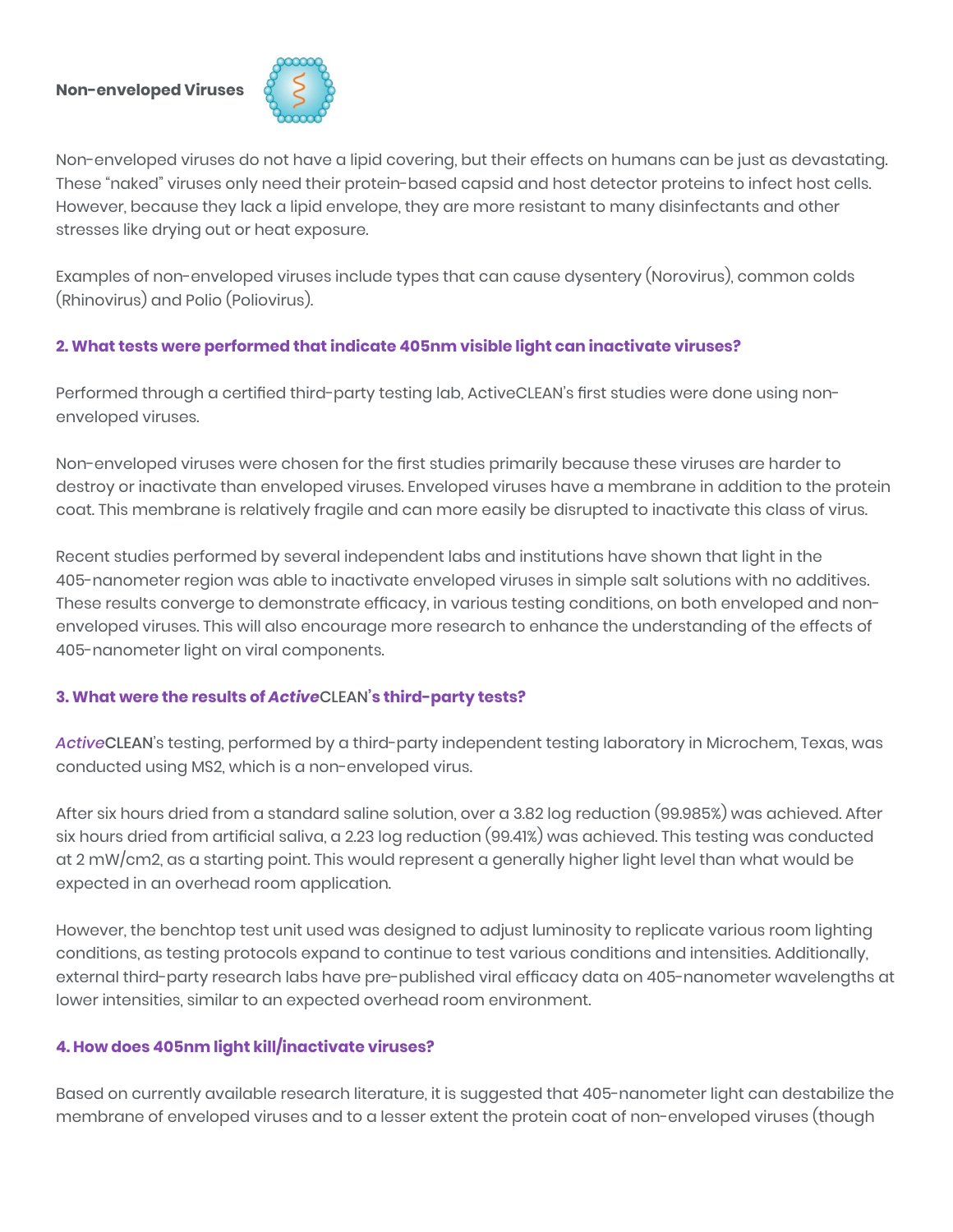the potency of the effect may increase in biological fluids).

A definitive answer to the mode of action of 405-nanometer light during the demonstrated inactivation of viruses is still on the horizon.

#### **5. Does** *Active*CLEANTM **kill viruses on surfaces and in the air?**

Based on the results of ActiveCLEAN's testing, it is confirmed that *Active*CLEANTM antimicrobial lights directly impact viruses on surfaces.

As the exciting data are rapidly accumulating on the effectiveness of 405-nanometer light on both nonenveloped and enveloped viruses, *Active*CLEANTM anticipates expanded research with its proprietary antimicrobial light technology and inactivation of viruses in a growing set of environmental conditions, including air.

Important data on the effectiveness of viral destruction in aerosol form are needed to understand how overhead light levels impact enveloped viruses like SARS-CoV-2 in the air. Non-enveloped viruses like those that cause the common cold are often transferred by surface contact. Research will continue in this area to accumulate a greater understanding of various test environments as well as various room light intensities.

#### **6. How long can viruses live on surfaces?**

Virus-laden droplets may remain infectious for several hours, depending on where they fall.

Viruses generally remain active longer on stainless steel, plastic and similar hard surfaces than on fabric and other soft surfaces. Other factors, such as the amount of virus deposited on a surface and the temperature and humidity of the environment, also determine how long viruses stay active outside the body.

It is possible to catch a virus, like the flu or a cold, after handling an object an infected person sneezed or coughed on a few moments ago. While each specific virus is different and unique, personal contact with an infected person—such as a handshake or breathing in droplets from a cough or sneeze—can be the most common way these viruses spread.

# **7. How long does it take for** *Active*CLEANTM **antimicrobial LED lights to inactivate and kill viruses on surfaces?**

After six hours dried from a saline solution, over a 3.82 log reduction (99.985%) was achieved on a nonenveloped virus (MS2). After 6 hours dried from artificial saliva, a 2.23 log reduction (99.41%) was achieved with this same virus. Results may vary depending on the amount of light that is reaching the surfaces in the space where ActiveClean's technology is installed and the length of time of exposure.

## **8. Can people be exposed to** *Active*CLEANTM **antimicrobial light that impacts viruses?**

Yes. *ActiveCLEAN™* antimicrobial lights fall within the visible light spectrum (between 400 and 420 nanometers), outside the spectrum of potentially damaging UV (ultraviolet) light.